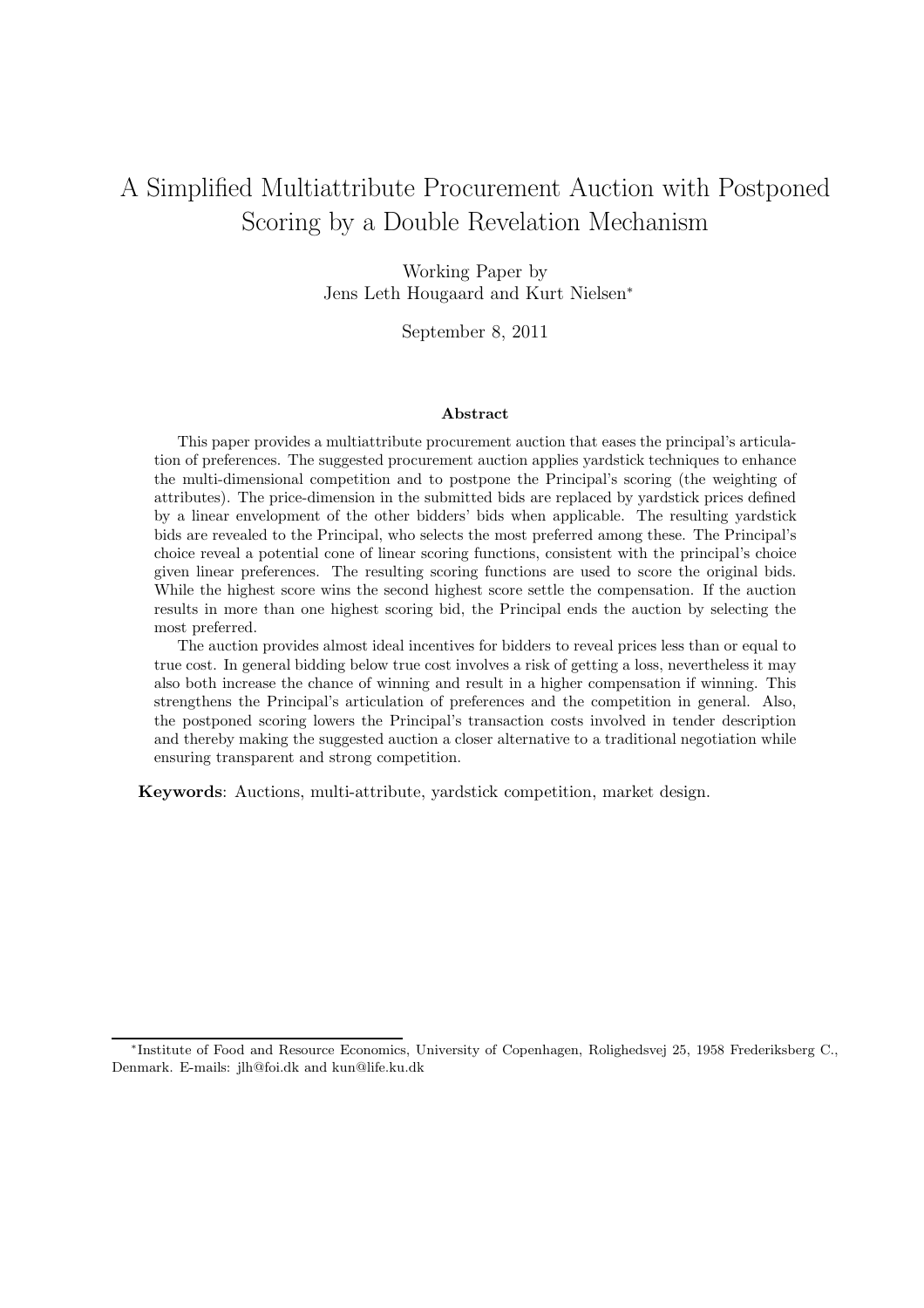## 1 Introduction

Efficient procurement is crucial for the success of any public and private organization. While minimizing the spending is important other attributes such as various types of qualities, delivery time etc. may be equally important. Consequently, the development of procurement systems faces an ongoing challenge in designing trading systems that facilitate transparent competition on both price and multiple attributes as well as ensuring sufficient flexibility for operational purposes. The main challenge is the balancing of the seller's costs of delivering different attributes and the buyer's benefits of these. This is unlike a traditional price-only auction, where the Principals preferences are well known.

In a multiattribute auction the asymmetry of information is two-sided. On one side, the Agents' true costs of delivering a given bundle of attributes is private information to each agent and on the other side, the Principal's willingness to pay for a given bundle of attribute is private information to the Principal. While a traditional negotiation process allows full flexibility in this two-sided matching, it is typically ill-structured and opaque. On the contrary, traditional multi-attribute auctions specify transparent rules for how this balancing of costs and benefits takes place. This however, is a less flexible solution and requires that the Principal defines his preferences *a priori* and sometimes with very limited information about what the sellers have to offer.

This paper provides a multiattribute auction that simplifies the balancing of costs and benefits without limiting the competition. The suggested auction imitates the flexibility of a negotiation by allowing the Principal (buyer) to review competitive pre-processed bids, which eases the Principal's articulation of preferences. The pre-processed bids and the Principal's choice, are used to estimate one or more linear scoring functions that are consistent with the Principal's choice. The properties of the auction is driven by two different embedded revelation mechanisms: 1) the price-bids are replaced by yardstick prices defined by a linear envelopment of the other bidders' bids when applicable and 2) the endogenous settled linear scoring functions are used in an embedded second scoring mechanism. The suggested auction provides almost ideal incentives for the bidders to reveal prices no higher than their true cost. However, it may be optimal for a bidder to bid slightly below true cost in particular if the agents expect little competition, which in turn enhance the competition in the most critical situation of a thin market. Hereby, the suggested auction enhance the competition as well as strengthen the Principal's articulation of preferences.

The outline of the paper is as follows. Section 3 defines the context and introduce more backgrounds on related multiattribute auctions. Sections 4 describes the suggested multiattribute auction and its properties and 5 discuss extensions. Section 6 concludes.

## 2 Relation to existing literature

There are several practical instances of multi-attribute auctions, e.g. the conservation reserve program in the USA (Babcock et al. (1997), Vukina et al. (2008)), the Department of Defence procurement auctions for weapon systems in the USA (Che, 1993) and the television franchising in the UK (Galapo, 1999). Also, some of the systems used for e-procurement have several similarities with multi-attribute auctions, for example by the way they automate negotiations (see e.g. Burmeister et al. (2002) for an introduction to some of these systems). As an example of this, there are several papers suggesting an incorporation of multi-dimensional auctions into the so-called Request for Quote (RFQ) systems, see e.g. Milgrom (2000) and Bichler et al. (2003). RFQ systems uses the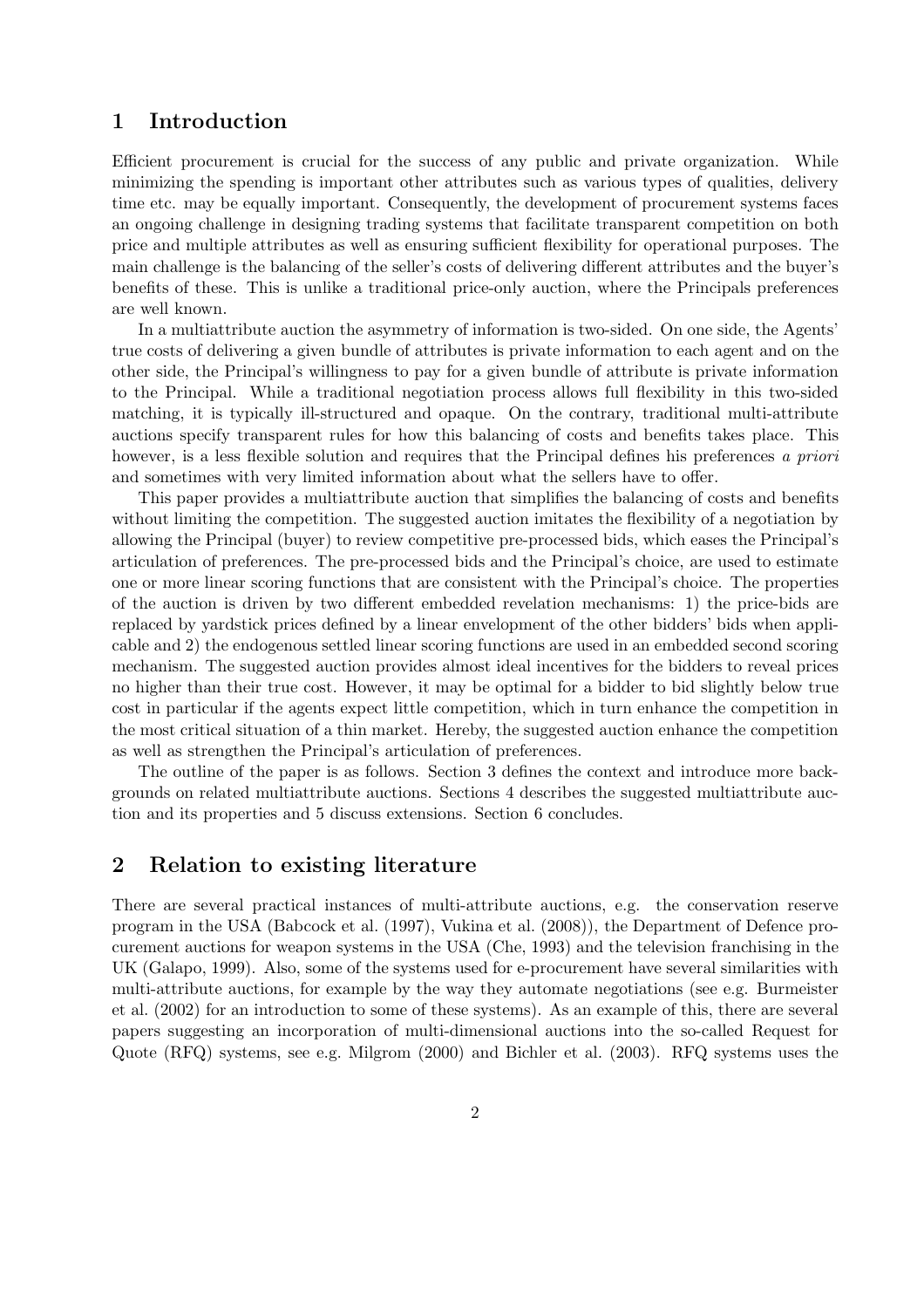Internet to improve the searching and matching process between buyers and sellers in general.

Though, unlike auctions in general, the theoretical literature on multi-attribute auctions is relatively sparse. The most well-known multi-attribute auction is the *score auction*. The score auction uses a score function to map multi-dimensional bids into a one-dimensional score. The score reflects the principal's utility or the welfare function and is used to allocate an item or task and to determine the price. In a traditional score auction the scoring function is made public before bidding, it is therefore assumed that the principal have well articulated preferences *a priori*.

Thiel (1988) uses tools from consumer theory to show that the optimal multi-attribute auctions will be equivalent to the design of one-dimensional auctions. He considers the situation where the procurer decides on a budget, which becomes known to the agents. Also, the procurer does not value any savings. It is unclear whether the assumptions of the preset budget and, especially, valueless savings are appropriate in most procurement situations according to Branco (1997). The paper sketches the idea of the multi-dimensional score auction, but it offers no proof of optimality for such an auction.

Che (1993) is a central paper on multiattribute score auctions. He shows how the existing theory on auctions can be generalized to multiattribute auctions. Using the *revenue equivalence theorem* as it is presented by Riley and Samuelson (1981), he proves that the *first score* and the *second score auction* leave the principal with the same utility. In a first score auction, the bidder with the highest score wins and has to meet the highest score. In a second score auction, the bidder with the highest score wins and has to meet the second highest score. Che arrives at his strong result by restricting the bidders' cost type to be monotonic. The cost advantages and disadvantages are universal such that types can effectively be given a one-dimensional ordering.

Branco (1997) shows that Che's model fails with correlated costs among the agents. In such cases, the optimal quality will depend on all bidders' cost of producing the quality. To solve this problem, he introduces a 2 stage model. The first stage selects a winner and the second stage determines an optimal quality based on all bids submitted. He argues that this is typically what happens. The US defense auctions, for example, typically have a 2 stage system where the quality is negotiated after the winner has been found.

A more recent paper is Parkes and Kalagnanam (2005) that provides an iterative multi-attribute auction in which the Principal provides an initial valuation function, and the Agents compete in an open auction where the auctioneer evaluate each bid by computing the bid that maximizes the Principal's preferences. It is shown that the auction terminates at the Vickrey Clarke Growes (VCG) allocation after a series of bidding rounds. The Principal states his preferences *a priori* and the auction approximate a VCG allocation after a potentially large number of rounds. The suggested auction in this paper differs in various ways, e.g. it requires no a priori valuation function, it consist of a single bidding round only and it applies a different winner/price selection method.

Another recent paper Bogetoft and Nielsen (2008) provides a multiattribute auction that combines yardstick competition and the traditional second score auction. The use of yardstick competition introduces pricing relative to the other bidders' bids as oppose to a second score auction where the score is used for both selecting the winner and pricing the good. Hereby, a priori information about the overall cost structure can be utilized by the Principal to extract information rent. While the suggested auction in this paper rely on the same pricing principles it differs in various ways, e.g. it requires no a priori scoring function and it applies a different winner/price selection method.

In practice, there are no particular reasons to expect that the score function is commonly known a priori by the Principal. The determination of  $V(.)$  may be complicated either for intra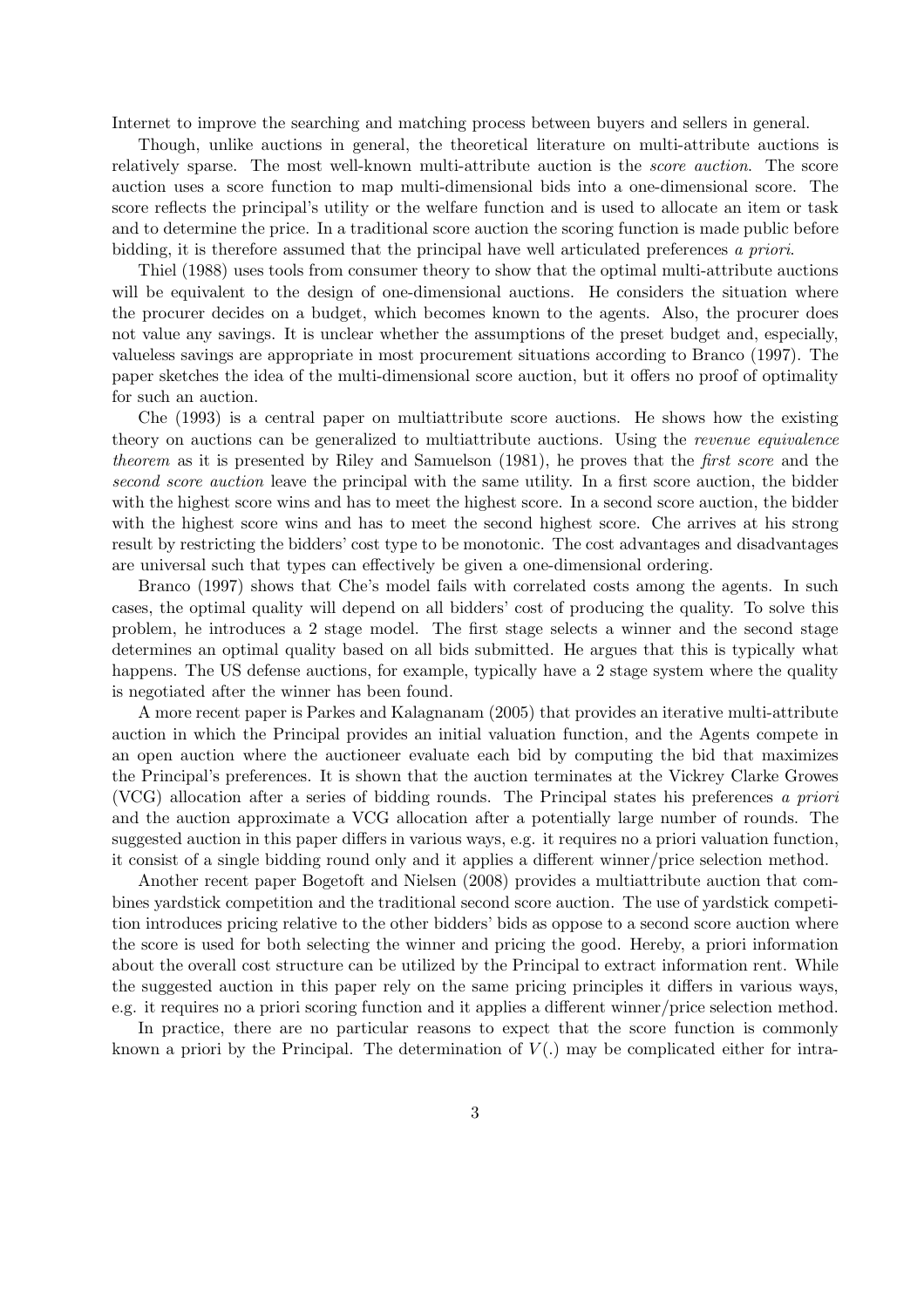or interpersonal reasons. When the principal is a single person and  $V(.)$  represents the principal's intra-personal trade-offs. The complication of this is represented by a large literature on Multiple Criteria Decision Making (MCDM) treating this situation, see e.g. Bogetoft and Pruzan (1997). When the Principal represents a number of persons, the construction of  $V(.)$  may involves interpersonal conflicts. The complication of this is no smaller as reflected by the literature on Social Choice, e.g. Arrow (1963) and Mas-Colell et al. (1995).

Practice support the assumption that determination of such a score is a difficult matter. In the conservation reserve program the USDA (United States Department of Agriculture) rank the bids into a score. The actual determination of these scoring rules has been widely discussed, see e.g. Babcock et al. (1996, 1997). The applied scoring has also been an issue in the wholesale market for electricity in California. Here the choice of an unsuitable scoring rule had severe consequences, see Bushnell and Oren (1994) and Chao (2002).

Nevertheless, the EU procurement directives requires an explicit weighting of the different attributes a priori, for trades that exceed a certain threshold value. However, the directive does allow the Principal to *"derogate from indicating the weighting of the criteria (...) where the weighting cannot be established in advance, in particular on account of the complexity of the contract. In such cases, they must indicate the descending order of importance of the criteria."* For more see Union (2004).

There are only a few papers relaxing the assumption of a priori given value function in the literature on multi-attribute auctions. One contribution is Cripps and Ireland (1994) they investigates the issues of setting quality thresholds that are unknown to the bidders. In the present set-up, this corresponds to the use of simple value functions with  $V(y) = 1$  if  $y \ge t$  and 0 otherwise, where  $t \in \mathbb{R}_0^s$  is the quality threshold. Another is Beil and Wein (2003) who studies the sequential learning of the welfare function and the bidders' cost functions by a sequence of score auctions with different score functions. However, Beil and Wein (2003) does not directly address the risk of strategic bidding and basically presumes truthful revelation in the sequence of trial auctions.

Bogetoft and Nielsen (2008) discuss the problems with strategic bidding in case of uncertain scoring related to the suggested hybrid auction described above. Let us assume that the Principal can commit to select according to his values, but not to paying according to his true values. In general we have a finite set of score functions  $V \in V$  that select the winner (truthfully selected). To control the possible opportunistic behavior the Principal have to be restricted in the choice of  $V \in \tilde{\mathcal{V}}$ . However, even if the Principal commit to select the most profitable scoring function from the winning bidder's point of view, strategic bidding is not avoided.

Consider the hybrid auction in Bogetoft and Nielsen (2008) and a situation where the Principal commits to a set of feasible scoring functions and to mitigate manipulation from the bidders' point of view, we propose to pay the winner the maximal amount that is consistent with choosing him as a winner. However, this does not make truth-telling a dominating strategy as illustrated in Figure 1. A priori the Principal has committed to select one of two different scoring functions. Assume that the bidders 1, 2 and 3 have submitted a single bid each representing their true cost. Upon receiving the bids the Principal prefer  $V^1$  and bidder 2 is selected. Now, ex post bidder 1 could have benefitted by manipulating his cost bid such that the bid is just selected by  $V^1$ . Hereby bidder 1 would have won and the compensation determined by the yardstick cost  $b^{\hat{1}}$ , i.e. the maximal amount that is consistent with choosing bidder 1 as a winner. In general, since the selection criteria is the most important this mechanism makes it optimal to bid below true cost to maximize expected utility. However, bidding below true cost involve a chance of under compensation.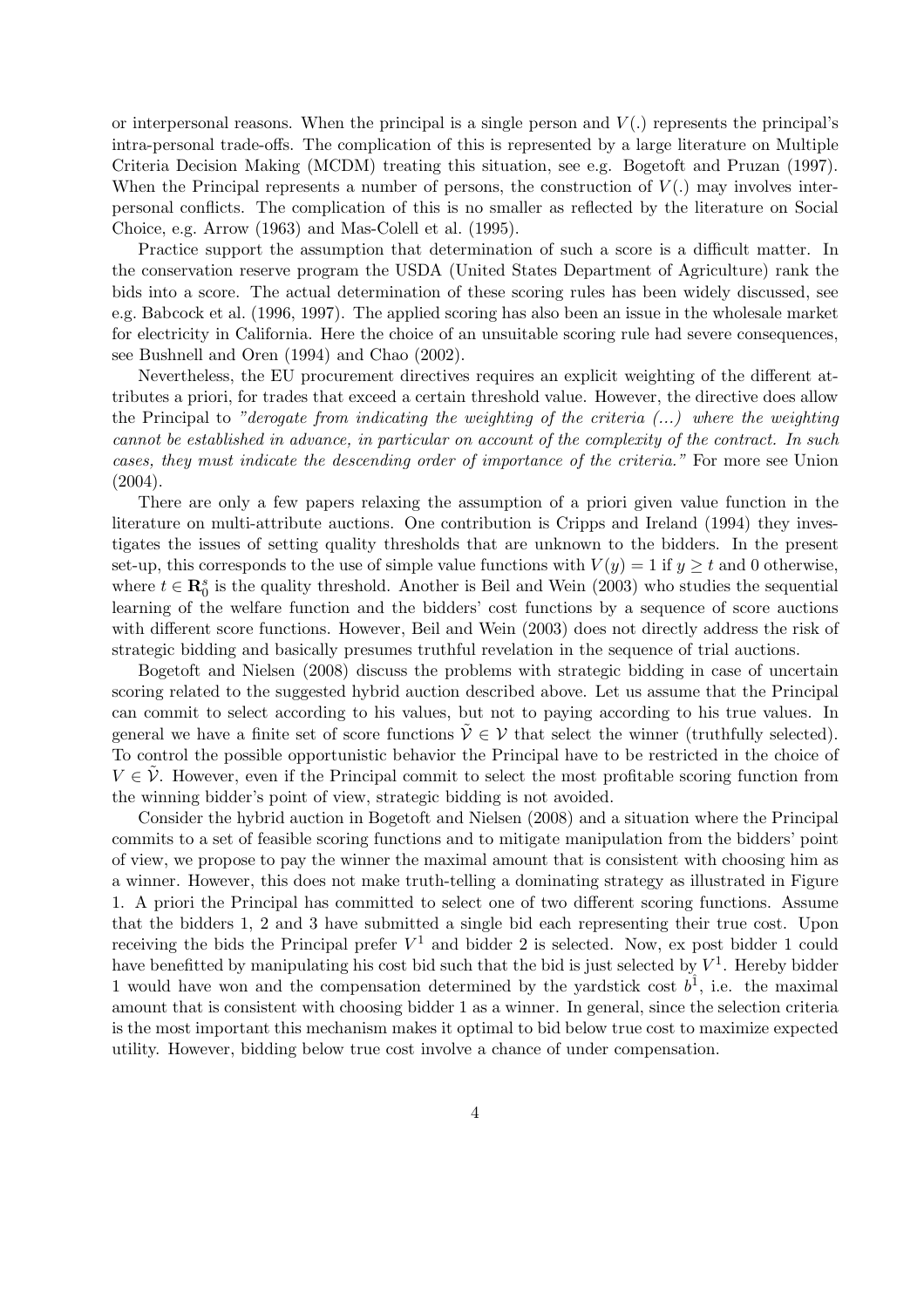



Figure 1: Finite scoring functions

Figure 2: Infinite linear scoring functions

Now, consider the special case where the set of score functions  $\tilde{\mathcal{V}} \in \mathcal{V}$  is infinite and restricted to linear scoring functions–a case that relates some how to the suggest auction in Section 4. If the Principal commits to the same principal as before and pay the winner the maximal amount that is consistent with choosing him as a winner, the auction would be equivalent to base scoring entirely on the yardstick cost presented in Section 3.2, i.e. using  $S(x^i, y^i) = V(y^i) - C^{-i}(y^i)$ . To see this not that  $C^{-i}(y^i)$  is constructed by the closest linear envelopment of the other bidder's bids.

Unfortunately, such an auction is not incentive compatible either. To see this, consider bidder i with the highest reservation score. Now, a "neighbor bidder" to i (effectively helping to span the yardstick price of  $i$ ), may influence the winner's chance of winning. Hereby the "neighbor bidder" may also affect his own chances of winning the auction by putting the otherwise winning bid in a less favorable position, as illustrated in Figure 2. Bidder 2 is the "neighbor bidder" to the original winner bidder 1. Now bidder 2 can win the auction by increasing his price-bid to  $\hat{2}$  and hereby increase the yardstick cost for bidder 1. This type of manipulation is addressed in the suggested auction in Section 4.

# 3 Setting

In this section, the procurement setting and the applied yardstick prices are presented.

#### 3.1 Procurement setting

Consider a private or public procurement of an item described by a vector of attributes in a market with n potential sellers. By fixing the different attributes at given levels, the Principal can (in most cases) design an auction that will minimize the procurement cost for these quality levels. The outcome, however, may not be Pareto efficient, i.e. that there is an optimal trade-off between the seller's costs of alternative quality levels and the buyer's benefits here from. To make these trade-offs, we need more advanced multi-dimensional forms.

Throughout the paper, consider a Principal seeking to procure a good or a project from one of n risk neutral Agents,  $i \in N = \{1, ..., n\}.$ 

Let the properties of the good offered by agent  $i$  be defined by a s-dimensional vector of outputs  $y^i \in \mathbf{R}_0^s$  and let  $Y^i \subseteq \mathbf{R}_0^s$  be the set of possible output profiles for agent *i*. One can think of the output vector as defining a bundle of different goods or as the characteristics or qualities of a given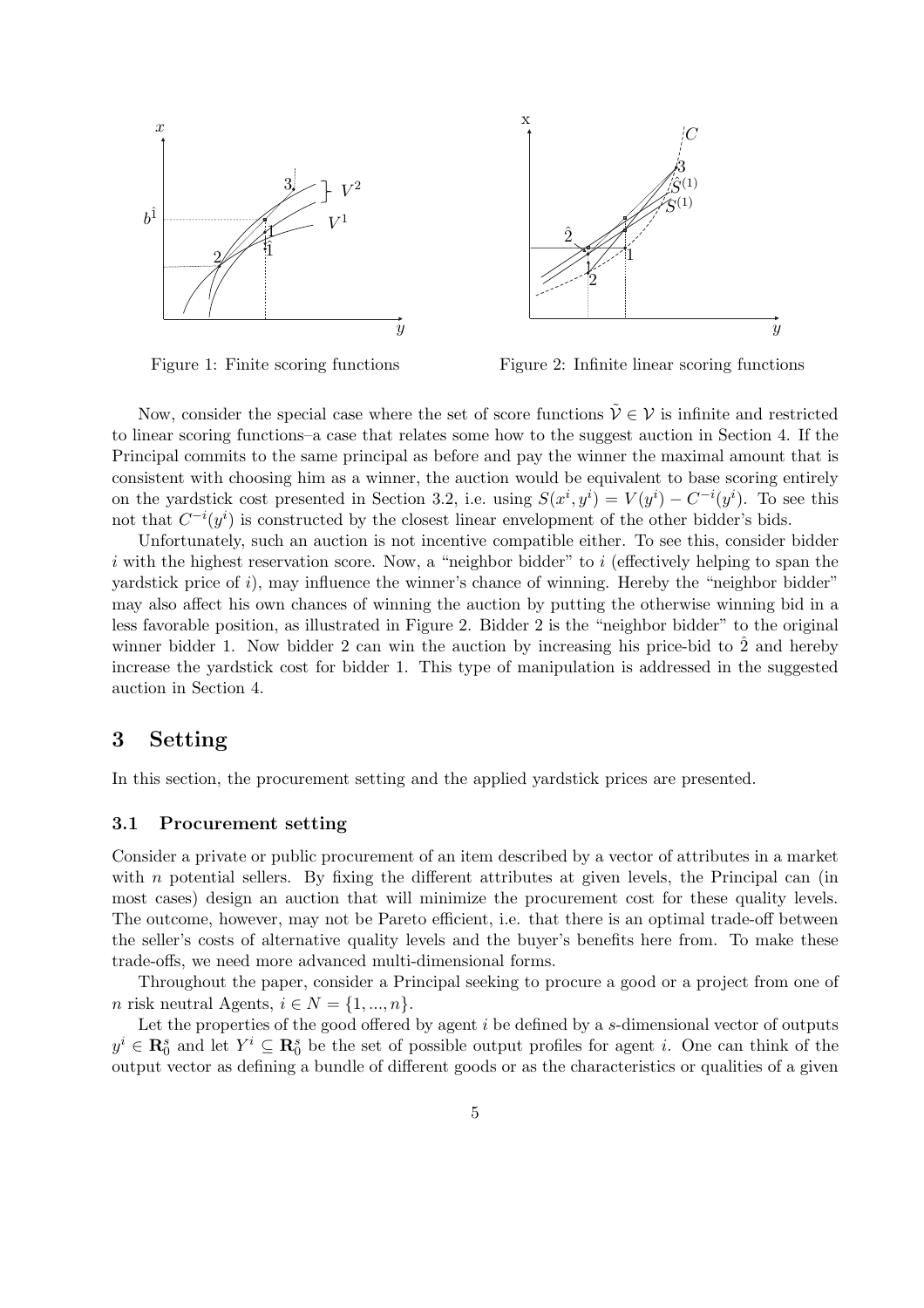good. To focus on the adverse selection problems of private information ex ante (as opposed to subsequent moral hazard problems) we assume that the characteristics of the product is verifiable and that delivery of the promised qualities can therefore be costlessly enforced (e.g. by a harsh penalty for deviations).

To produce the output vector  $y^i$ , agent i needs inputs. Let inputs be aggregated into a single dimensional cost  $c^i \in \mathbf{R}_0$ . These costs cannot be verified by a third party and are in general private information to the agent. The principal just know that  $c = (c^1, \ldots, c^n)$  belongs to some (unknown) set  $\mathbb{C} \subseteq \mathbf{R}_0^n$ .

Since the actual output is verifiable, possible manipulations regards the costs. Therefore, the signal from agent  $i$  is simply a price-output bid

$$
(x^i,y^i)\in{\mathbf{R}_0^{1+s}}
$$

with the interpretation that agent i is willing to produce  $y^i$  if he is paid at least  $x^i$ .

We assume throughout that the aim of the agent is to maximize (expected) profit:

$$
\pi^i = b^i - c^i
$$

where  $b^i$  is the payment to bidder *i*.

The aim of the principal is to maximize (expected) net value, i.e. the value that the good generates minus the costs of producing or acquiring it. If he is a social planner seeking to maximize social value, his objective value when agent  $i$  is selected is:

$$
V(y^i) - c^i
$$

where  $V(.)$  is a weakly increasing value function. More generally, we could let the objective be  $V(y^i) - (1 + \epsilon)c^i$ , where  $\epsilon \geq 0$  reflects the possible costs of distortions from the collection of public funds. Since it has no influence on the results–except that all costs are increased by a factor  $(1 + \epsilon)$ –we simply assume that  $\epsilon = 0$  here.

If the principal is a private, profit maximizing entity, his net value when agent  $i$  is selected, is:

$$
V(y^i) - \sum_{i=1}^n b^i
$$

i.e. his value minus his payment to the agents.

#### 3.2 The Bidders' Cost Structure and Yardstick Prices

As mentioned above, the Principal just know that  $c^i$ , bidder i's costs of producing and delivering the good or bundle of goods described by  $y^i$ , belongs to some unknown set  $\mathbb{C} \subseteq \mathbb{R}_0^n$ . So basically, it is assumed that there exists some underlying common cost structure  $C(y)$ .

Throughout the paper the idea of a common but unknown cost structure is used as vehicle to extract information rent as well as to postpone the articulation of preferences as suggested in the Section 1. In general, such affiliated valuations may allow the Principal to further extract information rent, e.g. suggested by Milgrom and Weber (1982) and Cremer and McLean (1988).

Now, let  $C(y) = \min\{x \mid (x, y) \text{ is feasible}\}\)$  be a cost function having the following properties:

- A1. Weakly increasing :  $y' \ge y \Rightarrow C(y') \ge C(y)$ ,
- A2. Convex:  $C(\gamma y + (1 \gamma)y') \leq \gamma C(y) + (1 \gamma)C(y')$ ,  $\forall \gamma \in [0, 1]$ .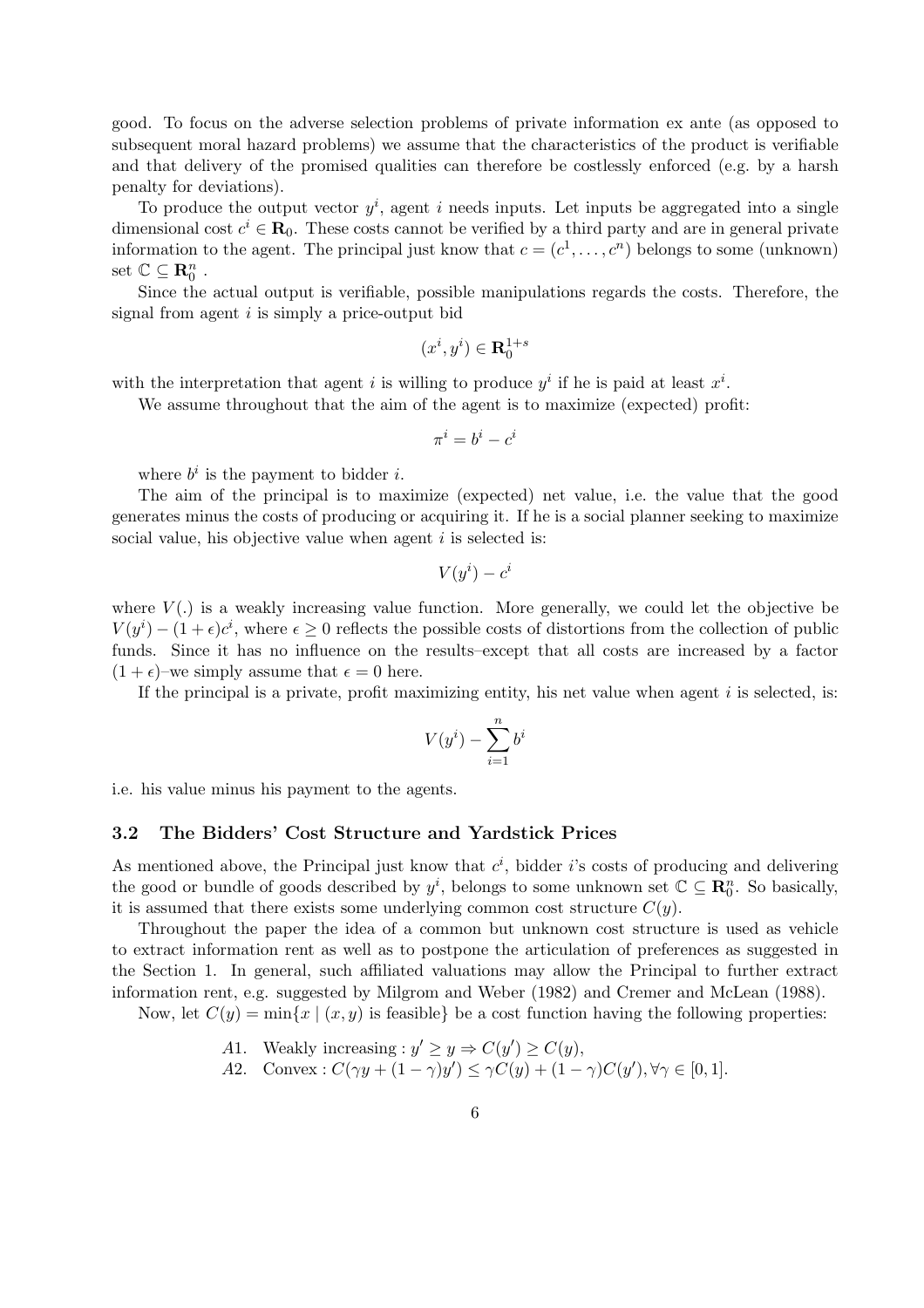

Figure 3: Convex cost structure

A number of different cost models fulfill these two simple axioms, and the suggested auction in Section 4, rely on the existence of an underlying cost structure that is convex and weakly increasing as the one shown in Figure 3.

For computational purposes, the cost structure may be modeled with linear programming based on the submitted bids as input data:  $z^i = (x^i, y^i), i \in I$ . As such the yardstick price  $C^{-i}(y^i)$ , as illustrated in Figure 3, is defined as follows:

**Definition 1.** For all  $i \in N$  the yardstick price  $\bar{x}^i$  is computed as:

$$
\bar{x}^i = C^{-i}(y^i) = \inf\{x \in \mathbf{R}_0 \mid x \ge \sum_{j \in I, j \ne i} \lambda^j x^j, \quad y^i \le \sum_{j \in I, j \ne i} \lambda^j y^j, \sum \lambda = 1, \lambda^j \ge 0\}.
$$

The above solution identifies a single point  $(\bar{x}^i, y^i)$  on the spanned frontier (being the smallest convex envelopment of all bids except for bidder i's bid).

Note that for some values of  $y$ , the associated yardstick costs may be infinite, i.e. the estimate of the technology suggests that it may be possible to produce  $y$  at any costs. In the suggested auction in Section 4 this is dealt with by asking the Principal to announce a upper bound on the bids, i.e. the most extreme value of attributes and the Principal's associated reservation price.

## 4 The Suggested Multiattribute Auction

In this section, we present the rules defining the auction and proof important properties of the auction.

The suggested multiattribute auction simplifies the procurement process by postponing the Principal's articulation of preferences. Therefore, the invitation for tenders only describes the attributes that is taken into consideration, not the Principal's relative weighting of price and attributes.

Initially we assume that output  $y^i \in Y^i \subseteq \mathbf{R}_0$  is one-dimensional and that only a single output level can be produced for each agent, i.e.,  $Y^i = \{y^i\}$  for all  $i \in N$ . This may represent a situation where specific investments by the agents (bidders) restrict them to a single value of  $\gamma$ . These assumptions are further discussed in Section 5.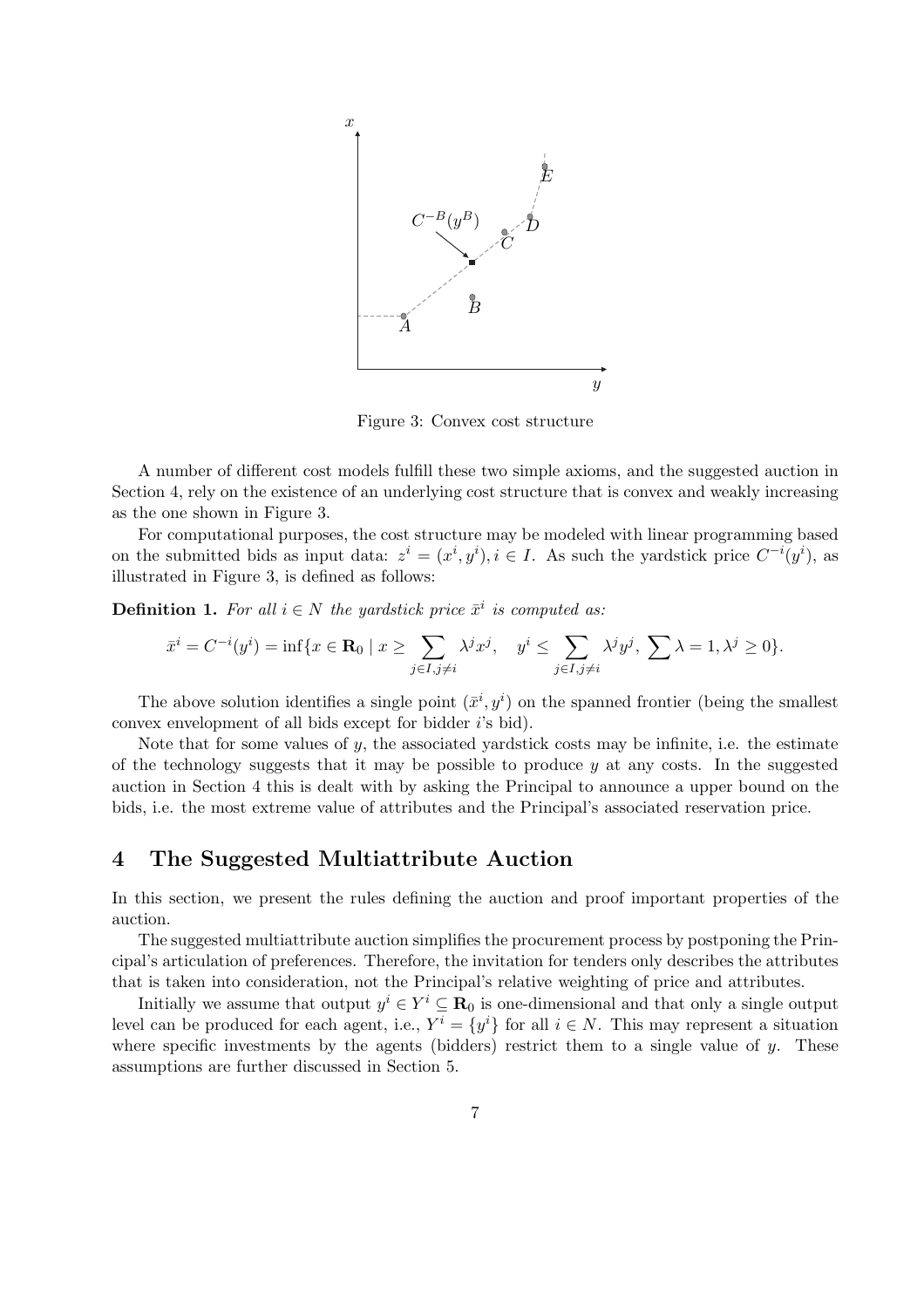The rules defining the auction is provided below.

#### The auction rules:

- **Step 0:** The Principal announces the procurement proposal and a upper bound on the bids  $z^P =$  $(y^P, x^P)$ , where  $y^P$  is the highest acceptable value of y and  $x^P$  is the highest acceptable price for  $y^P$ .
- **Step 1:** Each participant  $i \in N$  submit a single sealed bid  $z^i = (x^i, y^i)$ . Let Z be the set of bids including  $z^P$ , i.e.,  $Z = \{z^i\}_{i \in N} \cup z^P$ .
- **Step 2a:** The TTP computes a yardstick price  $\bar{x}^i = C^{-i}(y^i)$  for all  $i \in N$  (see definition 1) that replaces  $x^i$  when  $x^i \leq \bar{x}^i$ . Let  $\bar{z}^i = (\bar{x}^i, y^i)$  be a yardstick bid and let  $\bar{Z}^i$  the set of yardstick bids for  $i \in N$ .
- **Step 2b:** An additional artificial yardstick bid is constructed as  $z^0 = (\bar{x}^0, 0)$  where  $\bar{x}^0 = \min_{i \in N} {\{\bar{x}^i\}}$ . Let  $\bar{Z} = \bar{Z}^i \cup \{z^P, z^0\}.$
- **Step 3:** The set  $\bar{Z}^i$  is presented to the Principal, who selects a single element  $\bar{z}^{i^*}$ .
- Step 4: The yardstick bids in  $\overline{Z}$  are used to construct k ( $k = 1, 2$ .) linear scoring functions,  $s_k^i = a_k + b_k y^i$  with vertex in  $\overline{z}^{i^*}$  (see definition 3 below).
- **Step 5:** The TTP compute the scores  $S_k^i = s_k^i x^i$  for all  $i \in N$  and  $k = 1, 2$ .
- Step 6a: The TTP identify the highest scoring bidders with respect to each scoring function as  $i_k^{(1)} = \arg \max_{i \in N} \{S_k^i\}, k = 1, 2.$
- Step 6b: The TTP identify the second highest scoring bidders with respect to each scoring function as  $i_k^{(2)} = \arg \max_{i \in N \setminus i_k^{(1)}} \{S_k^i\}, k = 1, 2.$
- **Step 7:** If there exist a bidder  $i' \in N$  for which  $S_1^{i'} = S_1^{(1)}$  $S_1^{(1)}$  and  $S_2^{i'} = S_{2}^{(1)}$  $i^{(1)}_2$  then i' is sole winner and the second highest score is determined as  $S_1^{(2)} = S_2^{(2)} = \min\{S_1^{(2)}\}$  $\{1^{(2)}, S_2^{(2)}\}$ . Otherwise the Principal selects the final winner in Step 8.
- **Step 8:** The TTP computes the potential compensation  $b^{i_k^{(1)}} = s^{i_k} + S_k^{(2)}$  $\binom{2}{k}$  for each of the selected highest scoring bids from Step 7, and presents the resulting offers  $z^{i_k^{(1)}} = (b^{i_k^{(1)}}, y^{i_k^{(1)}})$  to the Principal, who selects the final winner  $i^{**}$  among these.
- Step 9: The winner  $i^{**}$  is compensated by  $b^{i^{**}}$  and losers are not compensated.

Using the following definitions:

**Definition 2.** Consider the yardstick bid,  $\bar{z}^{i^*}$ , of the selected agent i<sup>\*</sup>. Given  $\bar{z}^{i^*}$  the neighbor bid *to the left*  $(\bar{z}^{i^l})$  and to the right  $(\bar{z}^{i^r})$  are defined as:

$$
\bar{z}^{i^l} = \arg \max_{z \in \bar{Z}} \{z | y^i < y^{i^*} \} \bar{z}^{i^r} = \arg \min_{z \in \bar{Z}} \{z | y^i > y^{i^*} \}
$$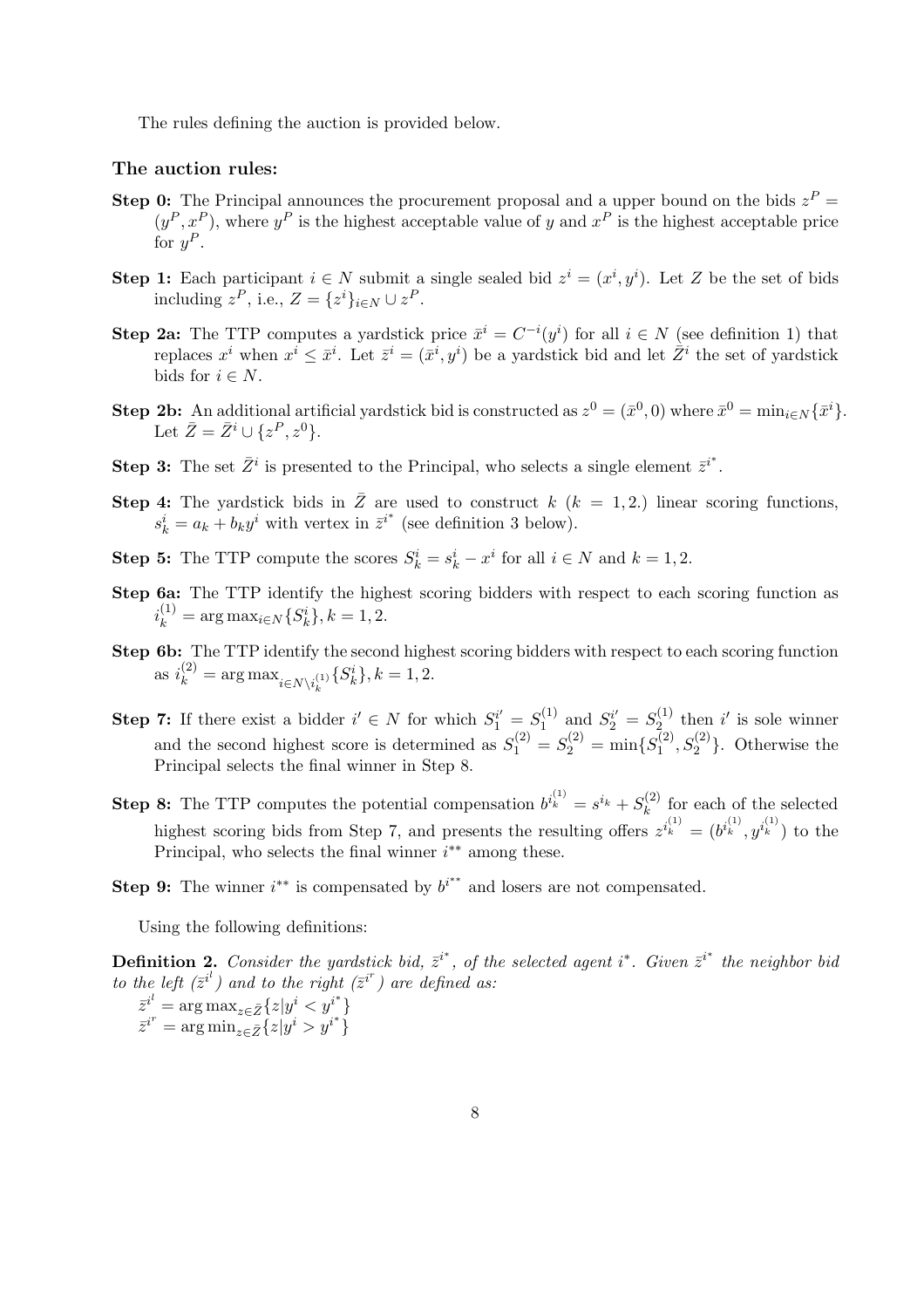**Definition 3.** Given the Principal's selection of yardstick bid  $\bar{z}^{i^*}$  the basic scoring functions  $s_k^i =$  $a_k + b_k y^i$  represent an envelopment of the left and right neighbor yardstick bids with the Principal's *choice as vertex (see illustration in Figure 4). The two constants*  $a_k$  *and*  $b_k$  *are given as:* 

$$
b_k = \frac{|\bar{x}^{i^*} - \bar{x}^k|}{|\bar{y}^{i^*} - \bar{y}^k|}
$$
  
\n
$$
a_k = \bar{x}^{i^*} - \frac{|\bar{x}^{i^*} - \bar{x}^k|}{|\bar{y}^{i^*} - \bar{y}^k|} \bar{y}^*, \text{ for } k = i^l, i^r.
$$

The construction of the scoring functions is based on the idea of *Value Efficiency* as presented in Halme et al. (1999). As such, the spanned frontier may be interpreted as boundaries on the largest set of linear preferences consistent with the Principal's choice  $z^{i*}$ .

The auction rules are further described and illustrated below by a numerical example (provided in Section 4.1).

The Principal initiates the problem by publicly announcing the single bid  $z^P$  stating the maximum value of the attribute in question  $y^P$  and the Principal's reservation price  $x^P$  for  $y^P$ .  $z^P$ enters the auction both as a submitted bid as well as a yardstick bid. Hereby,  $x^P$  addresses the problem that there does not exist a yardstick price for the most extreme value of y.

The auction is organized into two processes: A bidding process that ends by the Principal's choice in Step 3 and a scoring process that finalizes the auction.

The bidding process: In Step 1 the bidders submit sealed multiattribute bids. In Step 2a, the yardstick prices  $(C^{-i}(y^i))$  are computed as illustrated in Figure 3 and defined in definition 1. If  $C^{-i}(y^i) \geq x^i$  the bidders are assigned a yardstick bid by replacing the submitted price-bid with the yardstick price. Step 2b computes an artificial yardstick bid that might be used to span the scoring functions in Step 4. In Step 3, the Principal review the yardstick bids and select a single yardstick bid. Figure 4 illustrates a situation where 4 bidders have submitted a single bid each and where the applicable bidders  $A, B$  and  $C$  are assigned a yardstick bid illustrated by the squares.



Figure 4: All yardstick bids and the Principal's choice

The scoring process: In Step 4 the Principal's choice in Step 3 is used to deduct information about the Principal's preferences. The Principal's choice provides an ordinal top priority and a focal point for the applied linear scoring functions which is estimated in Step 4 and further defined in definition 2. In Step 5 each bid is given a score by the difference in the price-dimension between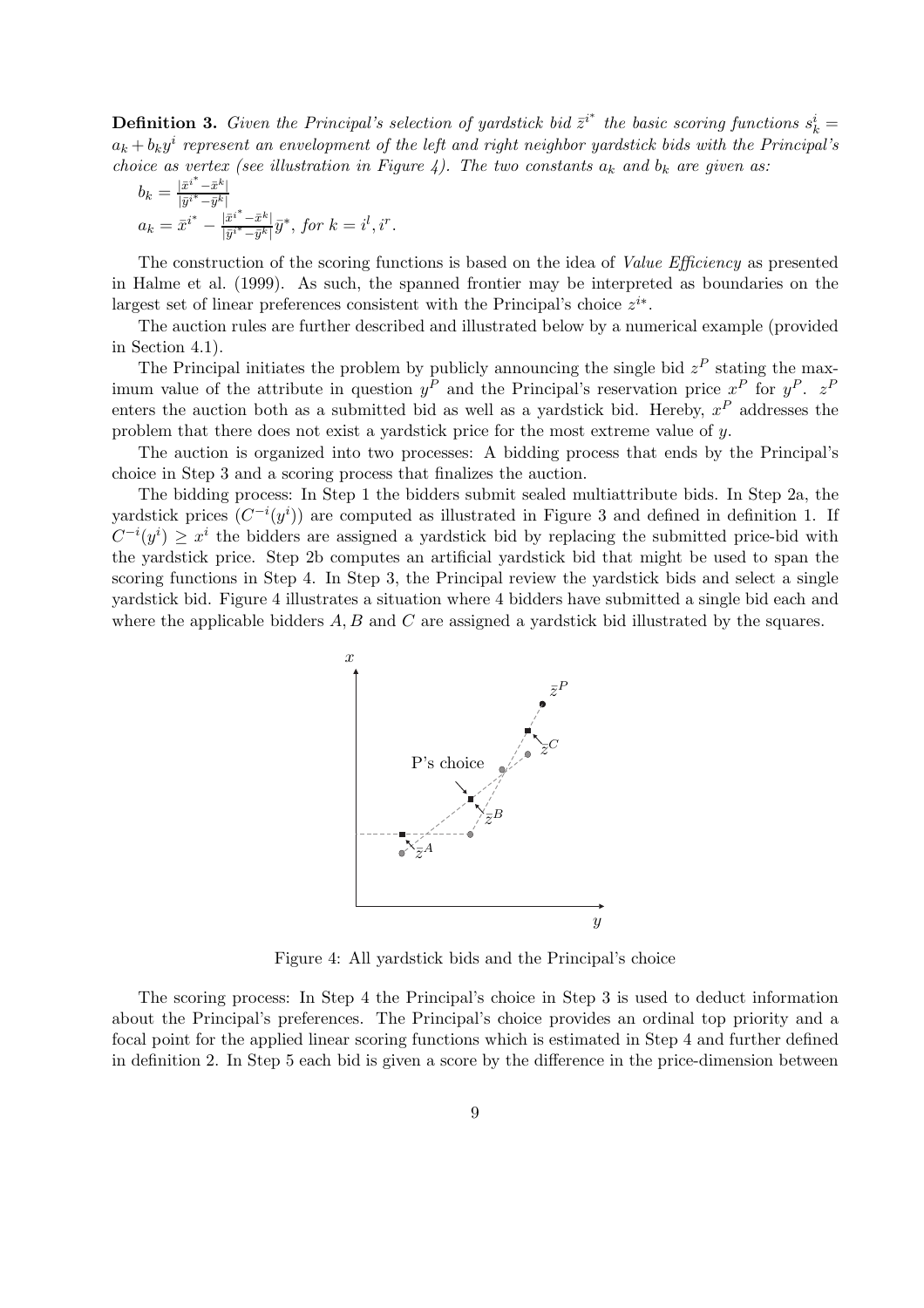the submitted price-bid and the estimated scoring functions. Figure 5 illustrates bidder B's score  $S_1^B$  with respect to scoring function 1. In Step 6a-6b the bidders' with respectively the highest and second highest scores for each of the scoring functions are identified. If a single bidder holds the highest scoring bid with respect to both scoring functions, then this winner is the sole winner (Step 7). Otherwise, the Principal selects the final winner among the highest scoring bids after knowing the compensation (Step 8). Step 9 finalize the auction by compensating the selected winner. Figure 6 illustrates the final scoring process. Here the auction identify a single winner B and the compensation is bounded by bidder  $A(S_2^{(2),A})$  $b^B = s_1^B + S_1^{(2),B}$  $1^{\left( 2\right) ,D}\cdot$ 



Figure 5:  $B$ 's score

Figure 6: The final scoring

We now record the first somewhat surprising result.

**Proposition 4.** If the Principal's selection of preferred yardstick bid  $(\bar{z}^{i*})$  is unchanged by agent i*'s increased cost bid,* i *has no incentive to bid above true cost.*

*Proof.* Consider an arbitrary agent  $i \in N$ . First, note that i's bid has no influence on i's computed yardstick bid  $\bar{z}^i$ . Second, if i bids above his true cost,  $x'^i > x^i$ , then both neighbor yardstick bids of i increases: Indeed, i has a neighbor yardstick bid to the left  $\overline{z}^{i'}$  and to the right  $\overline{z}^{i'}$  (these exists since  $z^P$  and  $z^0$  are added). The yardstick bid,  $\bar{z}^{i'}$ , is determined by  $z^i$  and the yardstick bid to the left of i<sup>l</sup>,  $z^{i^l}$  according to Definition 1 (or  $z^i$  alone if  $z^{i^l} = z^0$ ). If  $z^{i^l} = z^0$  it is clear that  $\bar{x}^{i^l}$ increases when  $x^i$  increases (with the same amount). If  $z^{i^{l}} \neq z^0$  we note that the facet spanned by  $z^{i^{l}}$  and  $z^{i}$  becomes steeper as  $z^{i^{l}}$  is fixed while  $z^{i}$  increases its cost component  $x'^{i} > x^{i}$ . Hence,  $\bar{x}^{i}$  increases. Now, assume that i has a neighbor yardstick bid to the right  $\bar{z}^{i^r}$  and let  $z^{i^{r^r}}$  be its neighbor yardstick bid to the right (possibly  $z^P$ ). The yardstick bid  $z^{i^r}$  is determined by  $z^i$  and  $z^{i^{r}}$ . Since the facet spanned by  $z^{i}$  and  $z^{i^{r^{r}}}$  becomes flatter as *i* increases his cost component while  $z^{i^{r}}$  remains fixed, we get that  $\bar{x}^{i^{r}}$  increases.

Now, assume that the Principal's selection of preferred yardstick bid  $(\bar{z}^{i*})$  is unchanged by  $i$ 's increased bid. Then, since the yardstick bid of both neighbors increase if  $i$  increases his bid, all agents (except i) will get non-decreasing scores  $S_k^j$  while the scores of i,  $S_k^i$ ,  $k = 1, 2$  are nonincreasing according to Definition 2. Thus, i's chance of winning the auction weakly decreases.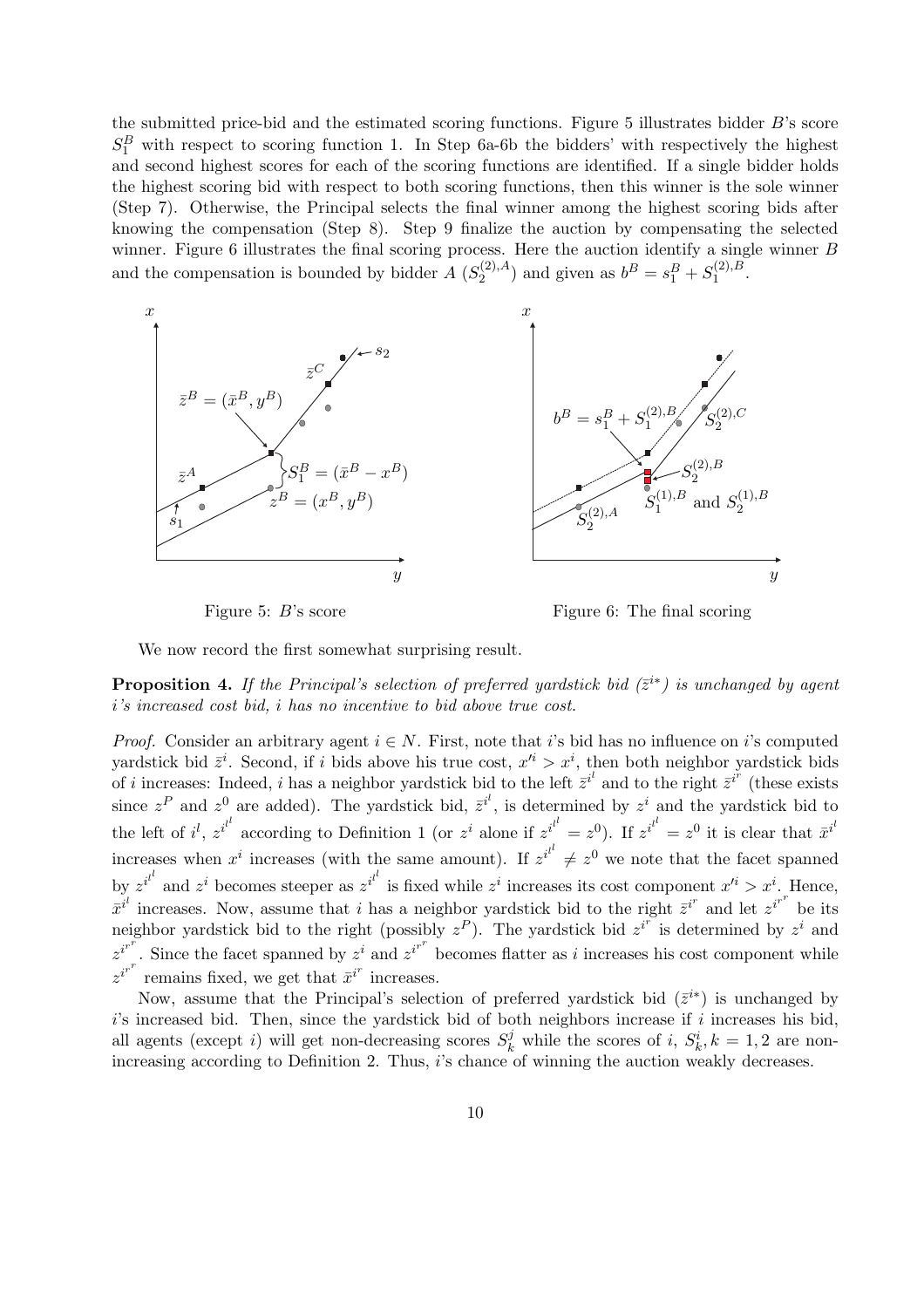Also, note that agent is potential compensation  $b^i$  decreases as a result of the manipulated scoring functions. Indeed, any potential scoring function to the left of  $i$  become flatter and any potential scoring functions to the right of i become stepper. Now a flatter scoring function to the left of i will cause a lower compensation if winning. This follows straightforward from the fact that the scoring function is spanned by  $\bar{z}^{i'}$  which increases by the manipulation and  $\bar{z}^i$  which is unchanged by  $i$ 's manipulation. Now, if  $i$  win with respect to this scoring function, the second highest scoring bid is to the left of i, which in turn result in a lower compensation to i. Likewise a steeper scoring function to the right will cause a lower compensation if winning. This also follows straightforward from the fact that the scoring function is spanned by  $\overline{z}^{i^r}$  which increases by the manipulation and  $\bar{z}^i$  which is unchanged by i's manipulation. Now, if i win with respect to this scoring function, the second highest scoring bid is to the right of i, which in turn results in a lower compensation to i.

Consequently, i has no incentives to bid above true cost.

The next observation relates to the fact that even if the principal do change the preferred yardstick bid as a consequence of agent i's attempt to manipulate by increasing his cost bid, then this will only "rarely" be beneficial for  $i$ .

**Proposition 5.** If the Principal's selection of preferred yardstick bid  $(\bar{z}^{i*})$  is changed by agent i's *increased cost bid,* i *has almost no incentives to bid above true cost.*

*Proof.* Now, contrary to proposition 4 the Principal's selection of preferred yardstick bid  $(\bar{z}^{i*})$  is changed by i's increased bid. Then first we notice that the originally preferred yardstick bid must be a neighbor yardstick bid of  $\bar{z}^i$  since only these bids are influenced. Say the originally preferred bid is  $\bar{z}^{i}$ . Given that the Principal uses linear scoring functions, the cone with vertex  $\bar{z}^{i'}$  spanned by  $s^{i^l}$  and  $s^i$  (the scoring function of the left and right neighbor bids of  $\overline{z}^{i^l}$  respectively) are relevant candidates for such a function.

By increasing  $x^i$ , agent i only influence the left and right neighbor yardstick bids. Therefore, if  $i^*$  is not a neighbor of i it has no influence on the Principal's selection. Let  $i^*$  be a neighbor of i or *i* itself. Clearly, if  $i^* = i$  the Principal's selection remains the same as both neighbor yardstick bids increase. If  $i^*$  is either  $i^l$  or  $i^r$  the Principal selects a new preferred yardstick bid since both  $\bar{z}^{i^l}$  and  $\bar{z}^{i^r}$  increase.

It is clear that if the Principal change preferred yardstick bid to that of either the left neighbor of  $i<sup>l</sup>$  or the right neighbor of  $i<sup>r</sup>$  agent i will be worse off.

If i's increased cost bid  $(x'^i)$  causes the Principal to change its preferred yardstick bid from  $\bar{z}^{i^r}$ to  $\bar{z}^i$ , agent i will be worse off (given that  $x'^i \leq \bar{x}^i$ ). This follows from the same reasoning as used in the proof of Proposition 4. The steeper scoring function causes both  $i$  chance of winning the auction and the compensation if winning to decrease.

Now consider the situation where i's increased cost bid  $(x^{i})$  causes the Principal to change its preferred yardstick bid from  $\bar{z}^{i'}$  to  $\bar{z}^{i}$  (given that  $x'^{i} \leq \bar{x}^{i}$ ). Note that this exclude the otherwise flatter scoring function spanned by  $i^{l}$  and  $i^{l}$ 's neighbor yardstick bid to the left. Hereby, i increases the chance of winning. However, By the same reasoning as used in the proof of Proposition 4, the steeper scoring function causes i compensation if winning to decrease. Although the possibilities are limited, above the increase that makes the Principal to change its preferred yardstick and below  $i$ 's yardstick price, there may exist a situation where the right increase makes  $i$  better off.

Consequently, i has almost no incentives to bid above true cost.

 $\Box$ 

 $\Box$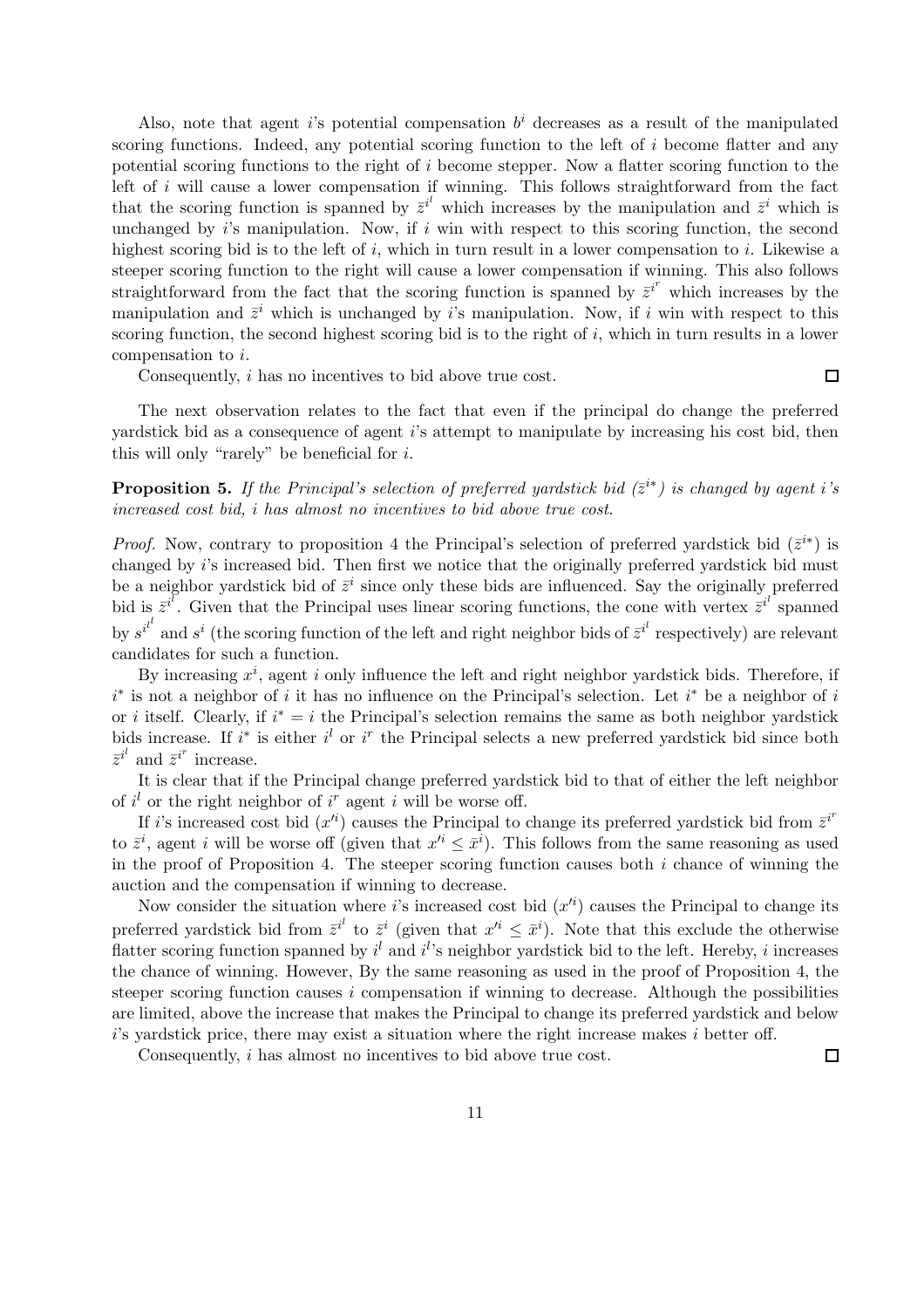It follows from proposition 4 and 5 that bidding above true cost always results in a lower compensation if winning and in almost all situations, also a lower chance of winning. However, by proposition 5 we have that there exist situations where it pays for  $i$  to bid above true cost in order to win the auction. We will, however, argue that the room left for  $i$  to manipulate by bidding above true cost is almost negligible in practice. We have that manipulation by increasing always involves cost which may only be counteracted if the following two criteria are fulfilled. Criteria 1: it is only optimal for bidder  $i$  to bid above true cost if he is joint winner with the neighbor bidder to the left. Criteria 2: if criteria 1 is fulfilled, it is only optimal for bidder  $i$  to bid above true cost if it makes the Principal select i instead of the neighbor bidder to the left as the most preferred yardstick bid, otherwise the manipulation result in a loss as follows by the proof of proposition 4. If both criteria 1 and 2 is fulfilled, the manipulation involve a tradeoff between the chance of winning and the compensation if winning.

#### Proposition 6. *Bidders may have incentive to bid below true cost.*

Bidding below true cost causes the neighbor yardstick prices to decrease and consequently making the neighbor vardstick bids relatively more preferred to the Principal. Though, if i lowering the cost bid does not causes the Principal to change its preferred yardstick bid, the chance of i winning the auction and the compensation if winning increases (to a given point as illustrated in the example below). This follows by a similar set of arguments as the ones used in the proof of proposition 4. On the other hand, if  $i$  lowering the cost bid causes the Principal to change its preferred yardstick bid, we have the same effect for the most part. However, there may exist situations where it is not optimal to bid below true cost. This follows by a set of similar arguments as the ones used in the proof of proposition 5.

We will provide a proof of proposition 6 by an example. Consider the example already used to illustrate the auction and the following two situations where  $B$  decreases his otherwise truthful bid  $z^B$  to either  $z^{B'}$  or  $z^{B''}$  as illustrated in Figure 7. Bidding  $z^{B'}$  illustrates a situation where B gain by bidding below true cost as oppose to bidding  $z^{B''}$  where B losses by excluding the yardstick bid associated with A.

Consider the first situation where B's manipulated price bid  $(z^B \to z^{B'})$  is above bidder A's price bid, i.e. A is assigned a yardstick bid. In this situation B's manipulation causes both neighbor yardstick bids downwards, which in turn results in new scoring functions. The new scoring functions both increases the chance of  $B$  winning as well as a higher compensation to  $B$  if winning. In the example, B becomes the sole winner in both before and after the manipulation. Therefore, the most profitable of the two second scores is chosen, which provides  $B$  with a higher compensation as a result of the steeper scoring function spanned by the lower  $\bar{z}^{A'}$  and the unchanged  $\bar{z}^{B}$ .

Now, consider the second situation where B's manipulated price bid  $(z^B \to z^{B''})$  is below bidder A's price bid, i.e. A is not assigned a yardstick bid. In this situation the effect of  $B$ 's manipulation is divided into two: i) bidders to the right of B become relatively less competitive by the same logic as in the first situation and ii) bidders to the left of B become relatively more competitive by the new scoring function which results by the removing of the yardstick bid associated with bidder A. The new scoring functions lower the chance of B winning and results in a lower compensation to B if winning. In the example, B still becomes the sole winner both before and after the manipulation. Therefore, the most profitable of the two second scores is chosen, which actually provides B with a higher compensation as a result of the flatter scoring function spanned by the lower  $\bar{z}^{C''}$  and the unchanged  $\bar{z}^B$ . However, B is worse off relative to the situation with the smaller manipulation  $(z^{B'})$ .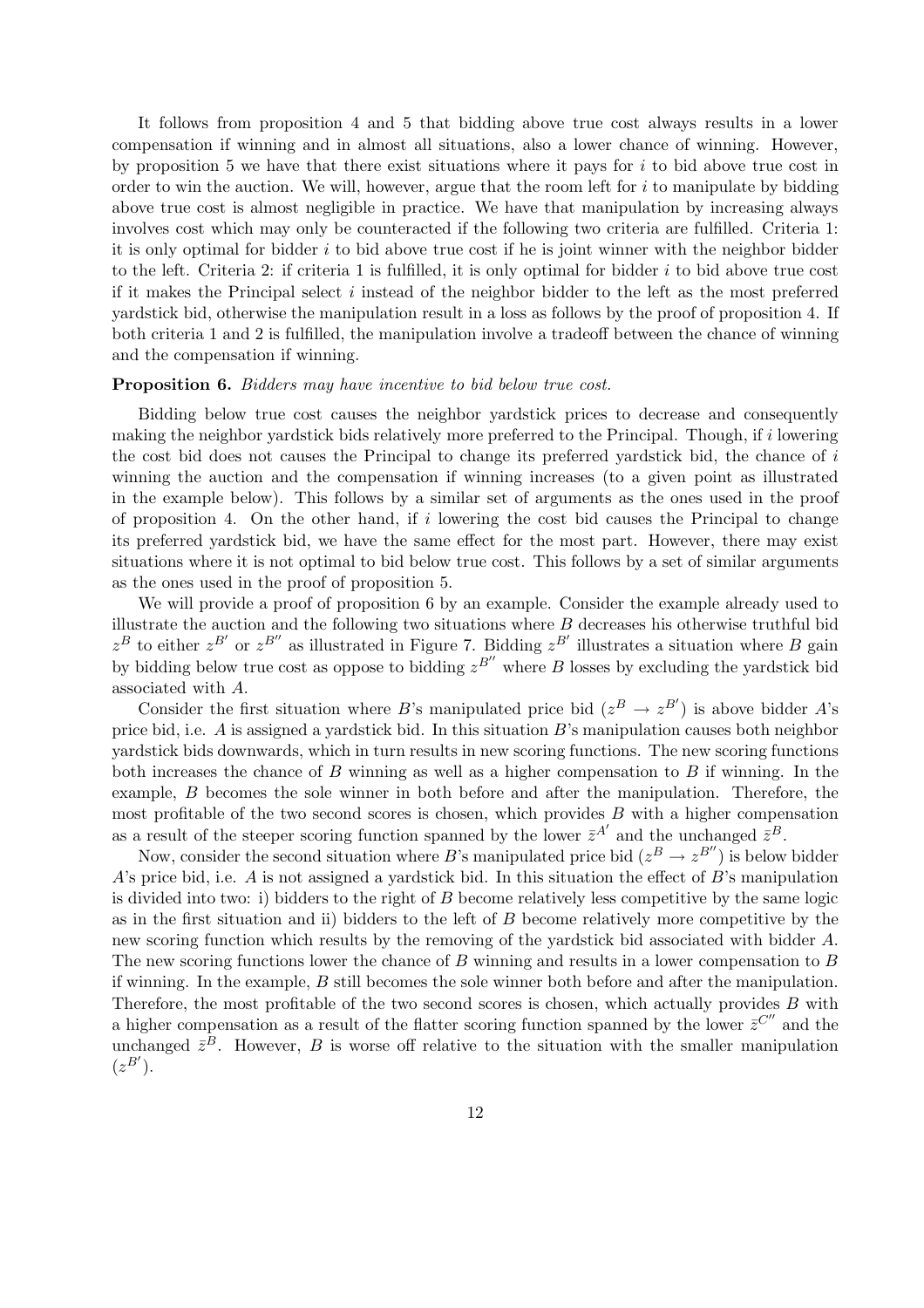Although, bidding below true cost involves a risk of insufficient compensation (a risk that increases if more bidders follow the same bidding strategy), it may be optimal to bid slightly below true cost.



Figure 7: Optimal to bid sligthly below true cost

### Observation 7. *The incentives to deviate from truthful bidding decreases with the number of participants.*

To see this, note that as the number of efficient bids increases the representation of the underlying cost structure improves. Therefore the chance that deviation from truth-telling will result in negative profit increases as the number of participants increases.

Since we have that potential manipulation in the suggested auction is almost limited to bidding below true cost, we also have that with few participants (and a weak representation of the underlying cost structure) it is more optimal to bid slightly below true cost and hereby lower the neighbor bidders' yardstick prices. Since this goes for all, we have that with few participants the bidders may bid slightly below true cost and enhance the otherwise smaller competition in a thin market.

Therefore with few participants the incentives to bid below the reservation price is relatively higher as oppose to a situation with many participants and with many participants the competition is enhanced by a better representation of the underlying cost structure. Hereby the auction enhance the competition in situation independently of the number of participants.

As a final remark, notice that since the auction provides incentive for the bidders to bid slightly below true cost, the auction is not individual rational. However, the compensation will always cover the costs if the bidder does not bid below true cost. To see this, note that it requires a positive score to win the auction and that a positive score is associated with a compensation weakly higher than the submitted cost-bid.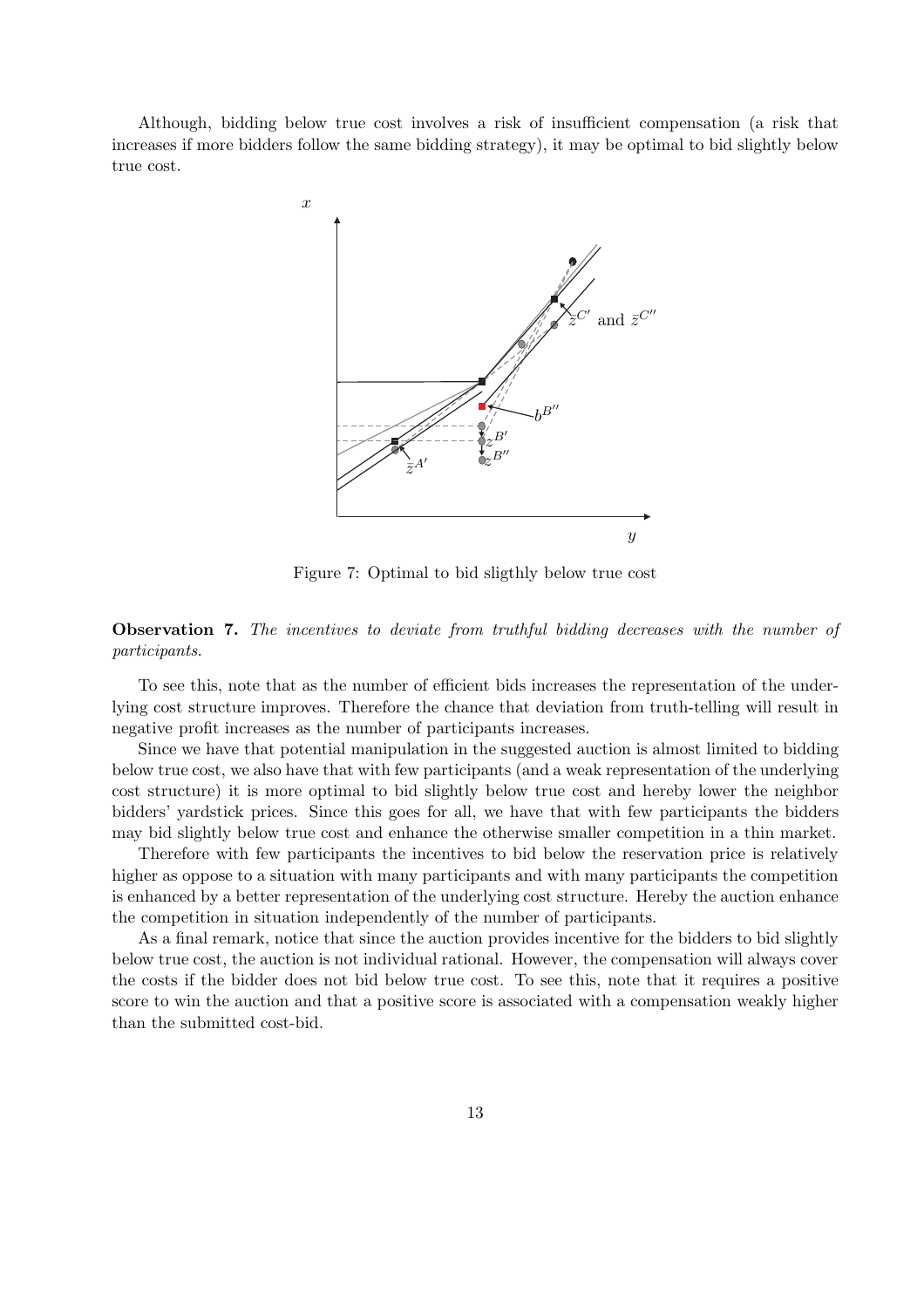#### 4.1 Example

To further illustrate the suggested auction we provide a numeric example below.

Consider a procurement situation where a Principal wants to buy "wired ethernet service" and let the only important attribute be the price (cost) and the internet speed measured in Mbit/s (speed). The Principal clearly prefers high speed and low cost, we will, however, assume that the Principal is uncertain about his actual weighting of speed and cost. Also, to keep it simple, we will assume that all other issues regarding the purchase of the internet service is fixed for all participants (sellers). Figure 8 provides the bids from the 4 participants. Figure 8 also provide the yardstick bid for bidder B. As illustrated, the yardstick price  $\bar{x}^B = 484, 4$  is given as the convex combination of the two bids  $z^A = (240, 4)$  and  $z^D = (680, 14, 8)$ .

Figure 9 illustrates the situation where the Principal has selected  $\bar{z}^B = (484, 4, 10)$  as the most preferred yardstick bid among the three feasible yardstick bids.  $\bar{z}^B$  functions as vertex for the cone of potential linear scoring functions and the applied scoring functions  $s_1$  and  $s_2$  is pictured in Figure 9. The two scoring functions are given as:

$$
s_1 = a_1 + b_2 y^i = 277, 3 + 20, 7y^i
$$
  
\n
$$
s_2 = a_2 + b_2 y^i = -157, 7 + 64, 2y^i
$$





Figure 9: Yardstick prices and the scoring functions

Now the original bids are scored with respect to the two scoring functions. As an example, A is given the score  $S_1^A = s_1^A - x^A = (277, 3 + 20, 7 \cdot 4) - 240 = 120, 1$ . Table 1 provides the different scores for the 4 participants and the two scoring functions. From the scores in Table 1 it is clear that B is the sole winner by having the highest score with respect to both scoring functions. A and D holds the second highest score for the two scoring functions  $s_1$  and  $s_2$  respectively.

Figure 10 illustrates the scoring and how the winner is selected and how the compensation is determined. Since  $B$  is the sole winner there are two second highest scores that define the following two different compensations:

$$
b_1^{(1),A} = s_1^i - S_1^{(2)} = (277, 3 + 20, 7 \cdot 10) - 120 = 364, 3
$$
  
\n
$$
b_2^{(1),A} = s_2^i - S_2^{(2)} = (-157, 7 + 64, 2 \cdot 10) - 112, 5 = 371, 8 \text{ (applied)}
$$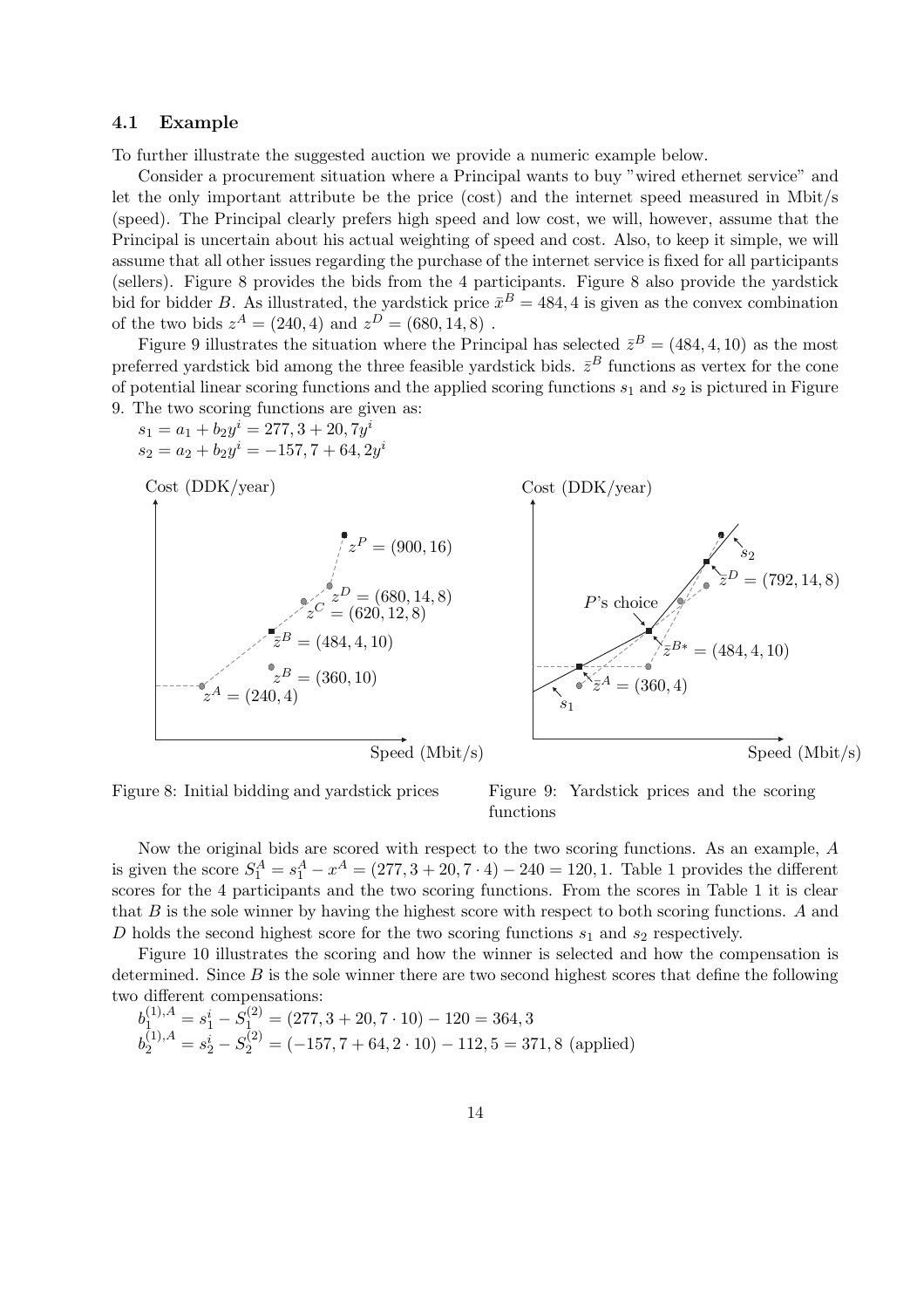| <b>Bidders</b> |         |          | and $S_{\iota}^{(2)}$          |
|----------------|---------|----------|--------------------------------|
|                | 120,1   | $-140,9$ |                                |
| B              | 124,3   | 124,3    | $S_1^{(1)}$<br>and $S_2^{(1)}$ |
| C              | $-77,7$ | 44,1     |                                |
|                | $-96,3$ | 112,5    | 2                              |

Table 1: The resulting scores

As the auction rules dictates, the most preferred of the two from the winner's perspective is applied.



Figure 10: The scoring, selection and compensation

## 5 Extensions and Discussion

In this section a brief discussion of future extensions of the suggested auction is discussed.

The suggested auction is designed to handle a situation where only a single value of the attribute can be produced for each agent, i.e.,  $Y^i = \{y^i\}$  for all  $i \in N$ . Although there might exist situations where specific investments restricts the bidders to a single value of  $y$ , this is by no means true in general.

One approach is to restrict the bidders to only submit a single bid. This however, imposes a problem to bidder i of selecting the most optimal bid with respect to the competition facilitated by the auction. Depending on the situation, it might be the case that a bidder ex post would have preferred to submit a different bid. Apart from this, the properties of the auction will be the same.

Another approach is the one applied in the paper Bogetoft and Nielsen (2008), where the bidders are allowed to submit a corresponding set of bids, i.e. agent i will submit  $(x^{i}(y^{i}), y^{i})$  for all or some of the possibilities  $y^i \in Y^i$ . To address strategic manipulation of the yardstick prices, the welldefined scoring function is used to screen the submitted bids before they are being used in the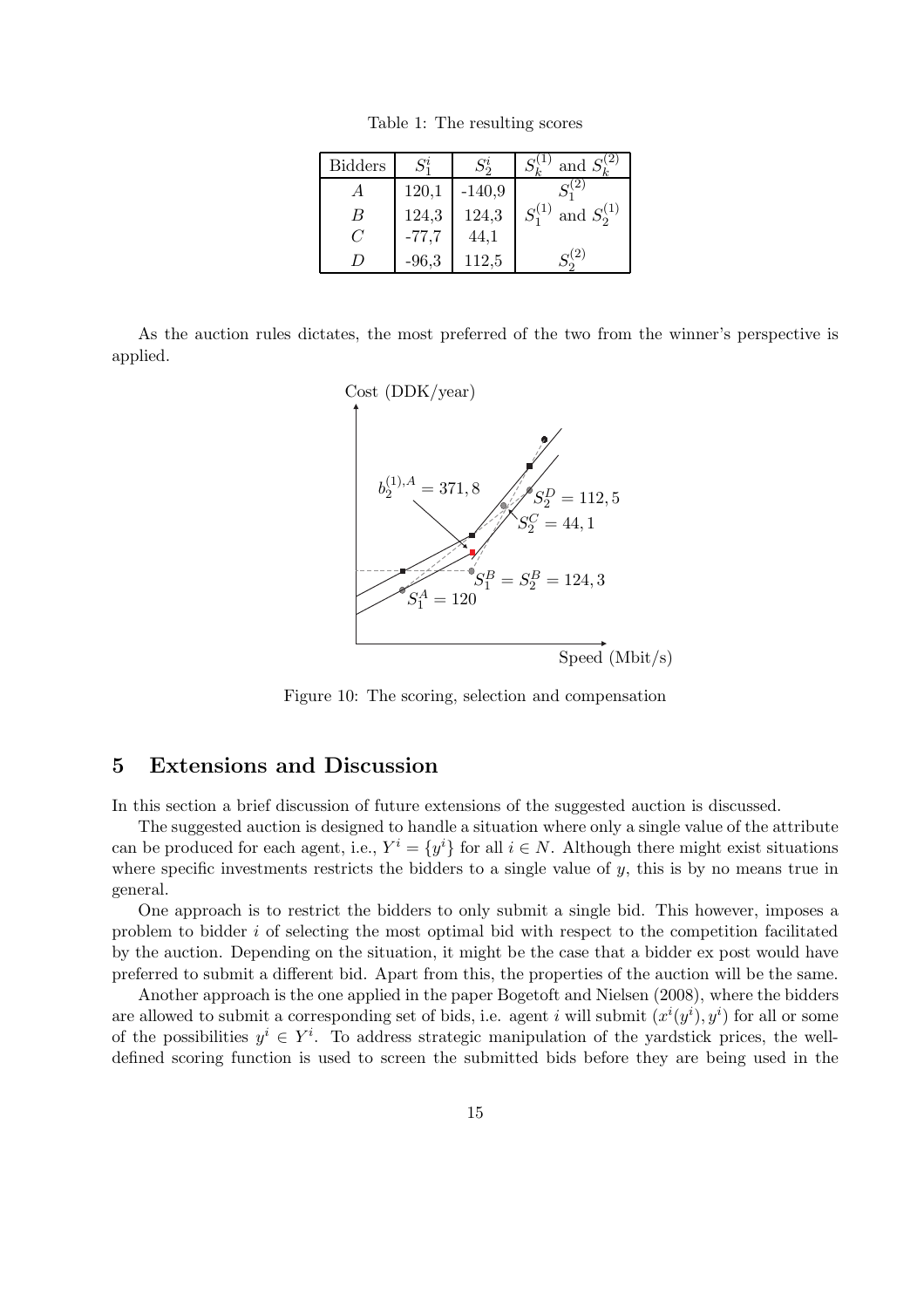computation of the yardstick prices. However, this is not a feasible approach in our setting since no single scoring function exist a priori, and since the applied scoring functions are functions of the estimated yardstick prices. Therefore, allowing each bidder to submit multiple bids requires a different approach. This approach shall handle the fact that a bidder may have more most preferred yardstick bids relative to the other bidders and that the same bidder may have more candidates to become the left or/and right neighbor yardstick bids.

Another important extension is to allow y to be multidimensional. This cause no problems in computing the applied yardstick prices. However, the interpretation of the Principal's choice of a single preferred yardstick bid as well as the deduced piecewise linear scoring functions (which would be hyperplanes and not lines) are different. Our expectation is that the extension from 2 to 3 dimensions is demanding.

Another important related research is that of ensuring a secure and cost efficient implementation. Keeping the submitted bids confidential is crucial for the mechanism and this challenge a cost efficient implementation. However, ongoing research in "secure multiparty computation" aim at implementing encrypted linear programming which would be sufficient to compute the applied yardstick bids, see e.g. Nielsen and Toft (2007) for an introduction. Also in practical procurement, having the bids secured throughout the auction process, allows for a simple and cost efficient information sharing required to involve internal or external personal in the important evaluation of the non-price attributes.

# 6 Conclusions

The suggested auction mechanism simplifies the balancing of costs and benefits by postponing the Principal's articulation of preferences to after reviewing the actual offers containing competitive yardstick prices. Hereby the auction provides some of the same flexibility as a traditional negotiation process without lowering the transparent competition offered by the auction rules. By selecting a most preferred yardstick bid, a set of second score auctions are performed, which results in final prices that are more competitive than the initial yardstick prices and reflects the preferences deduced by the Principal's initial choice.

The auction provides almost ideal incentives for bidders to bid the true cost or less. The incentives is created by the use of the two revelation mechanisms; the initial yardstick prices and final second scoring. The incentives to bid below true cost is largest in thin markets, which in turn enhance the competition in the most critical market situations.

Future research will focus on extending the auction to handle more realistic market situations.

## References

Arrow, K. J.: 1963, *Social Choice and Individual Values*, Yale University Press.

- Babcock, B. A., Lakshminarayan, P. G., Wu, J. and Zilberman, D.: 1997, Targeting Tools for the Purchase of Environmental Amenities, *Staff General Research Papers* 73(3), 325–339.
- Babcock, B., Lakshminarayan, P., Wu, J. and Zilberman, D.: 1996, The Economics of a Public Fund for Environmental Amenities: A Study of CRP Contracts, *American Journal of Agricultural Economics* 78(4), 961–971.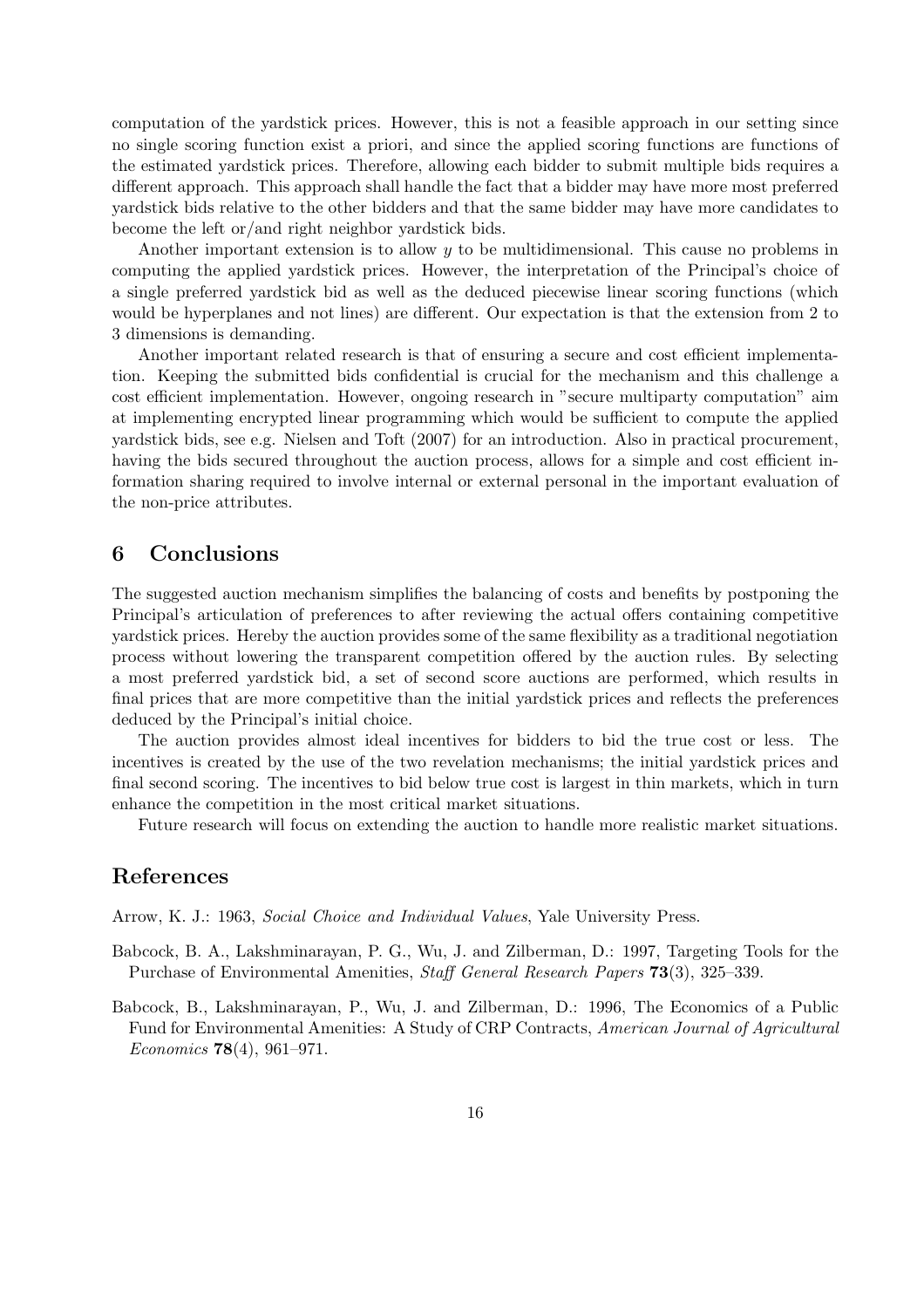- Beil, D. R. and Wein, L.: 2003, An inverse-optimization-based auction mechanism to support a multiattribute RFQ process, *Management Science* 49(11), 1529–1545.
- Bichler, M., Kersten, g. and Strecker, S.: 2003, Towards a Structured Design of Electronic Negotiations, *Group Decisions and Negotiations* 12(4), 311–335.
- Bogetoft, P. and Nielsen, K.: 2008, DEA based auctions, *European Journal of Operational Research* 184(2), 685–700.
- Bogetoft, P. and Pruzan, P.: 1997, *Planning with Multiple Criteria*, Copenhagen Business School Press.
- Branco, F.: 1997, The Design of Multidimensional Auctions, *RAND Journal of Economics*  $28(1), 63-81.$
- Burmeister, B., Ihde, T., Kittsteiner, T., Moldovanu, B. and Nikutta, J.: 2002, A practical approach to multi-attribute auctions, *Database and Expert Systems Applications, 2002. Proceedings. 13th International Workshop on*, pp. 670–674.
- Bushnell, J. B. and Oren, S. S.: 1994, Bidder Cost Revelation in Electric Power Auctions, *Journal of Regulatory Economics* 6, 5–26.
- Chao, H.-p.: 2002, Multi-Dimensional Procurement Auctions for Power Reserves: Robust Incentive-Compatible Scoring and Settlement Rules, *Journal of Regulatory Economics* 22(2), 161–183. Working paper, see http://faculty-gsb.stanford.edu/wilson/.
- Che, Y.-K.: 1993, Design Competition Through Multidimensional Auctions, *RAND Journal of Economics* 24(4), 668–680.
- Cremer, J. and McLean, R. P.: 1988, Full extraction of the surplus in bayesian and dominant strategy auctions, *Econometrica* 56(6), 1247–1257.
- Cripps, M. and Ireland, N. J.: 1994, The design of auctions and tenders with quality thresholds: The symmetric case, *The Economic Journal* 104(423), 316–326.
- Galapo, S.: 1999, Report of the Round-Table Conference on the Auctioning of Frequencies for Broadcasting, *Technical report*, Legal Observations of the European Audiovisual Observatory, Legal Observations of the European Audiovisual Observatory. Institute for Information Law, Amsterdam.
- Halme, M., Joro, T., Korhonen, P. and Salo, S.: 1999, A value efficiency approach to incorporating preference information in data envelopment . . . , *Management Science* 45(1), 103–115.
- Mas-Colell, A., Whinston, M. D. and Green, J. R.: 1995, *Microeconomic Theory*, Vol. 1, Oxford University Press, New York.
- Milgrom, P.: 2000, An economist's vision of the b-to-b marketplace, *An Executive White Paper* .
- Milgrom, P. R. and Weber, R. J.: 1982, A Theory of Auctions and Competitive Bidding, *Econometrica* 50(5), 1089–1122.